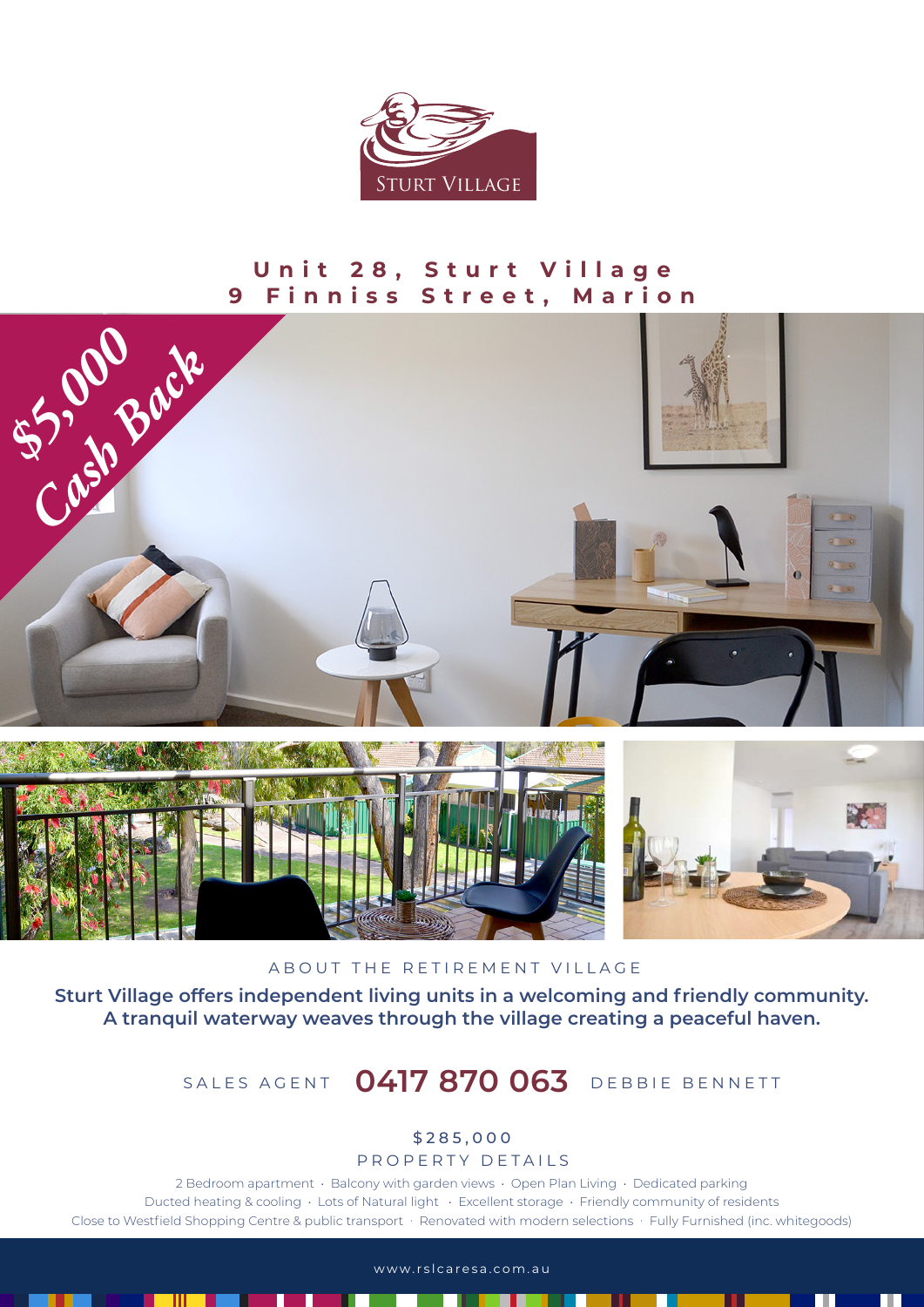

**RSL Care SA** 55 Ferguson Avenue Myrtle Bank SA 5064 Tel: 08 8379 2600 Fax: 08 8338 2577 www.rslcaresa.com.au

Unit. Hoorpla

Unit 28/9 Finniss Street, Marion



| Dining/Living                  | 3.4 x 6.2m        |
|--------------------------------|-------------------|
| Master Bedroom                 | $3.0 \times 3.6m$ |
| Bedroom 2                      | $3.6 \times 2.5m$ |
| Kitchen                        | 2.6 x 2.7 m       |
| Total approx.<br>internal area | $64.2$ sqm        |

*Measurements are approximate. Interested parties should rely on their own inquiries.*

FLOOR PLAN (NOT TO SCALE) Unit 28/9 Finniss Street, Marion